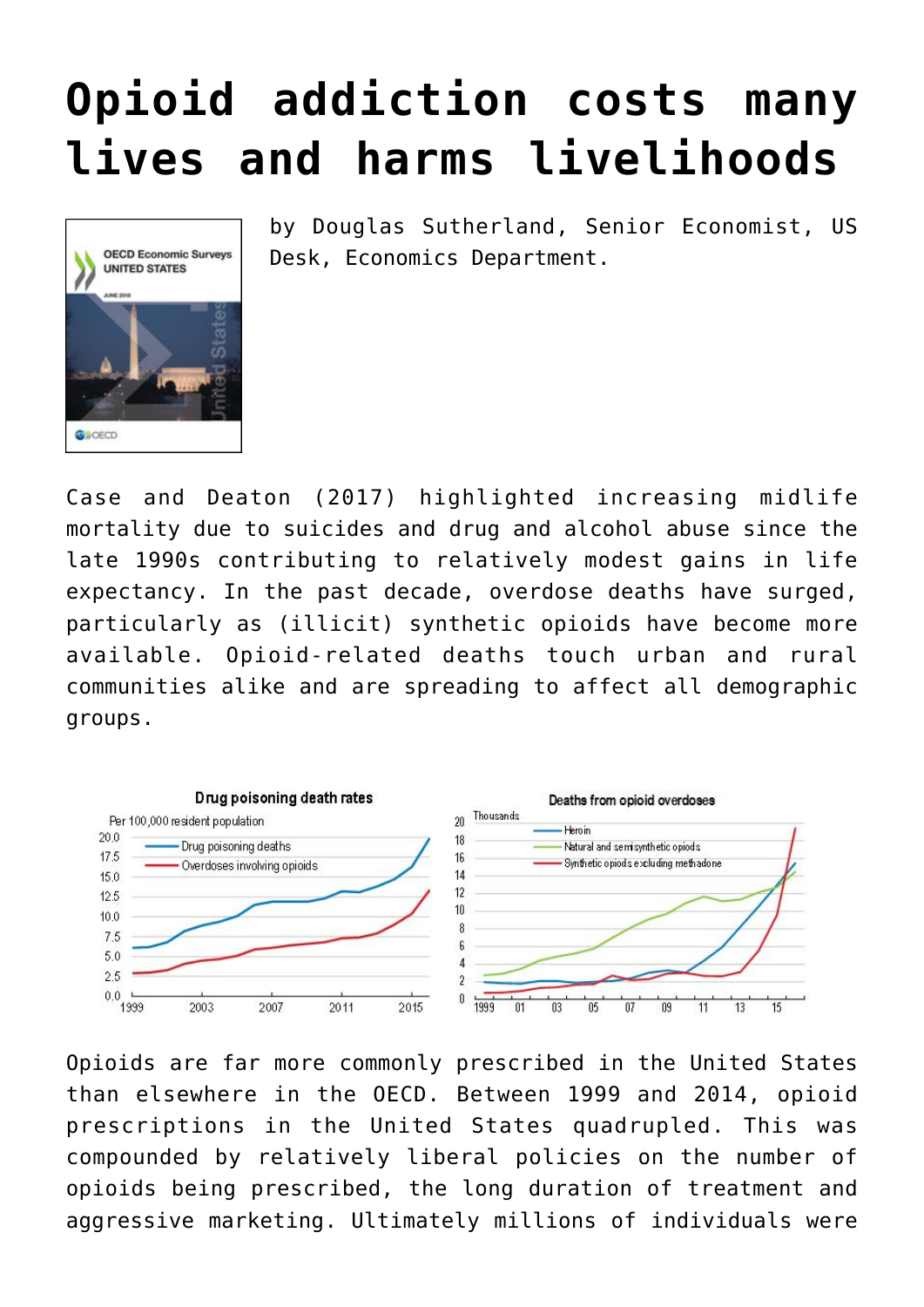exposed to addictive substances, either the intended patient or through unused drugs being taken by family members or others.



**Opioid prescriptions are substantial in the United States**

The consequences of the opioid epidemic are felt through deaths, the impact on livelihoods and by breaking up homes and communities. Opioid use appears to be connected to labour market conditions with prescription rates typically higher where labour force participation is lower. Krueger (2017) found that around one-fifth of the non-participating prime age males were regularly taking opioid painkillers. While causality is difficult to establish opioid addiction ultimately impairs participation. This contributes to costs to the economy of lost wages and productivity, as well as fiscal costs from foregone revenue and spending on emergency care and the treatment of addiction. Estimates suggest an annual cost of around \$80 billion, but if the loss of life is also taken into account then the cost of the crisis in 2015 could be over \$500 billion (CEA, 2018).

StatLink **First http://dx.doi.org/10.1787/888933732688**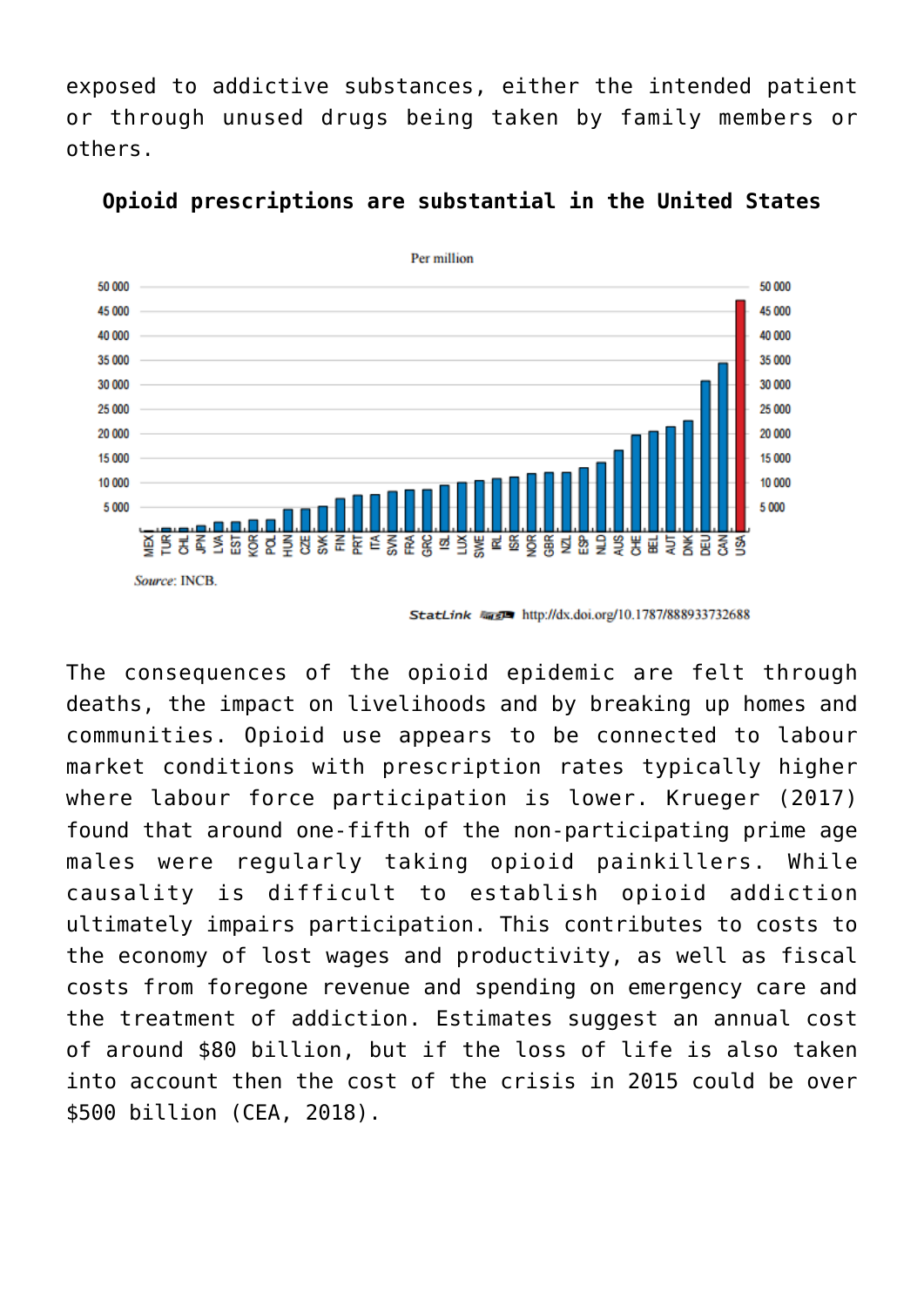

## Labour market participation is negatively correlated with opioid use

By state, 2016

Source: Bureau of Labor Statistics, Centers for Disease Control and Prevention.

Such losses of lives and enormous impact on society justify taking action. To address the immediate challenge, making drugs that can reverse the effects of overdoses more widely available can reduce avoidable deaths. Efforts to tighten access to opioids will reduce the inflow of patients developing opioid dependence. For those already suffering from addiction, medically-assisted treatments are proven options, but may require relaxing administrative barriers in order to expand their reach. These efforts will need to be complemented by re-integrating former addicts into employment and housing to prevent relapse. Research on the causes and effects of widespread addiction should also be encouraged.

## **References:**

Case, A. and A. Deaton (2017), "Mortality and Morbidity in the 21st Century", *Brookings Papers on Economic Activity*,

CEA (2017), *The Underestimated Cost of the Opioid Crisis*, The Council of Economic Advisers, Washington, D.C.,

Krueger, A. (2017), "Where Have All the Workers Gone? An Inquiry into the Decline of the U.S. Labor Force Participation